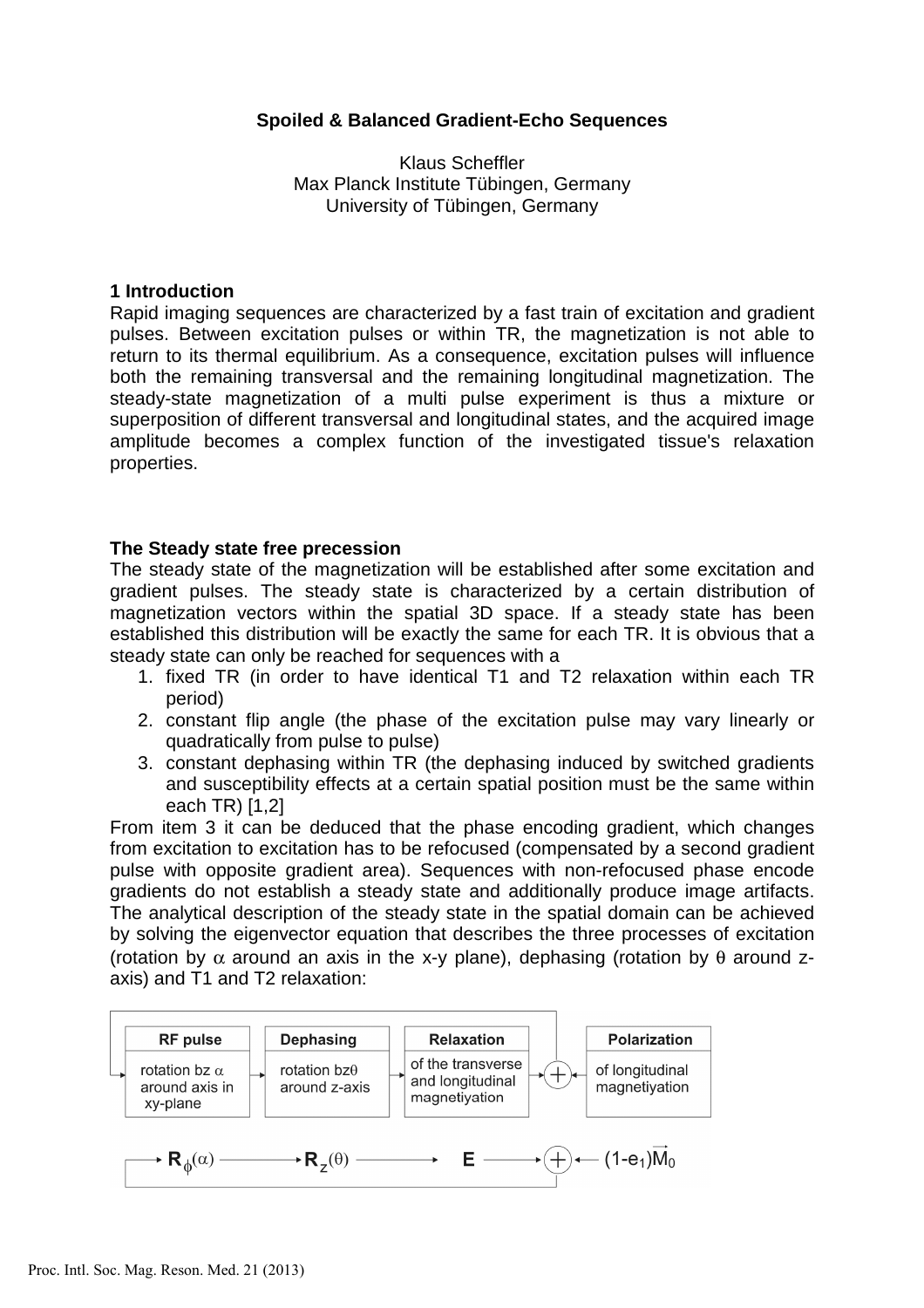Mathematically this corresponds to:

$$
\vec{M}^+ = \mathbf{R}_x(\alpha) \left( \mathbf{R}_z(\phi) \mathbf{E} \vec{M}^+ + M_0 (1 - E_1) \hat{z} \right)
$$
 (1)

The (unique) solution in the spatial domain and in the k-space is shown below for some fixed parameters of TR, a, T1, and T2.



The corresponding analytical solution is given by [3]

$$
\vec{M}^{+} = (\mathbf{1} - \mathbf{R}_{x}(\alpha)\mathbf{R}_{z}(\phi)\mathbf{E})^{-1} M_{0} (1 - E_{1})\hat{z}
$$
\n(2)

The steady state magnetization does not depend on the chosen gradient waveform that is switched between the excitation pulses. The steady state magnetization generated just before and after the excitation pulse (sometimes called S+ and S-, respectively) is thus identical for all types of gradient echo sequences that are periodic within one TR.

The type of the read-out gradient selects whether the S+ or the S- magnetization (or both) is used for imaging. A conventional bipolar read-out gradient selects the S+ signal (refocused FLASH, GRASS, FAST, sometimes FISP, FFE, …), whereas the time reversed gradient waveform selects the S- signal (PSIF, CE-FAST, CE-FFE, …). The resulting signal intensity of these sequences can be calculated by summing up the magnetization given in Eq. 2 over a full  $2\pi$  period (if the gradient induced dephasing between excitation pulses is adjusted in such a way that the phase difference within one imaging voxel is  $\pm \pi$ ) [4,5].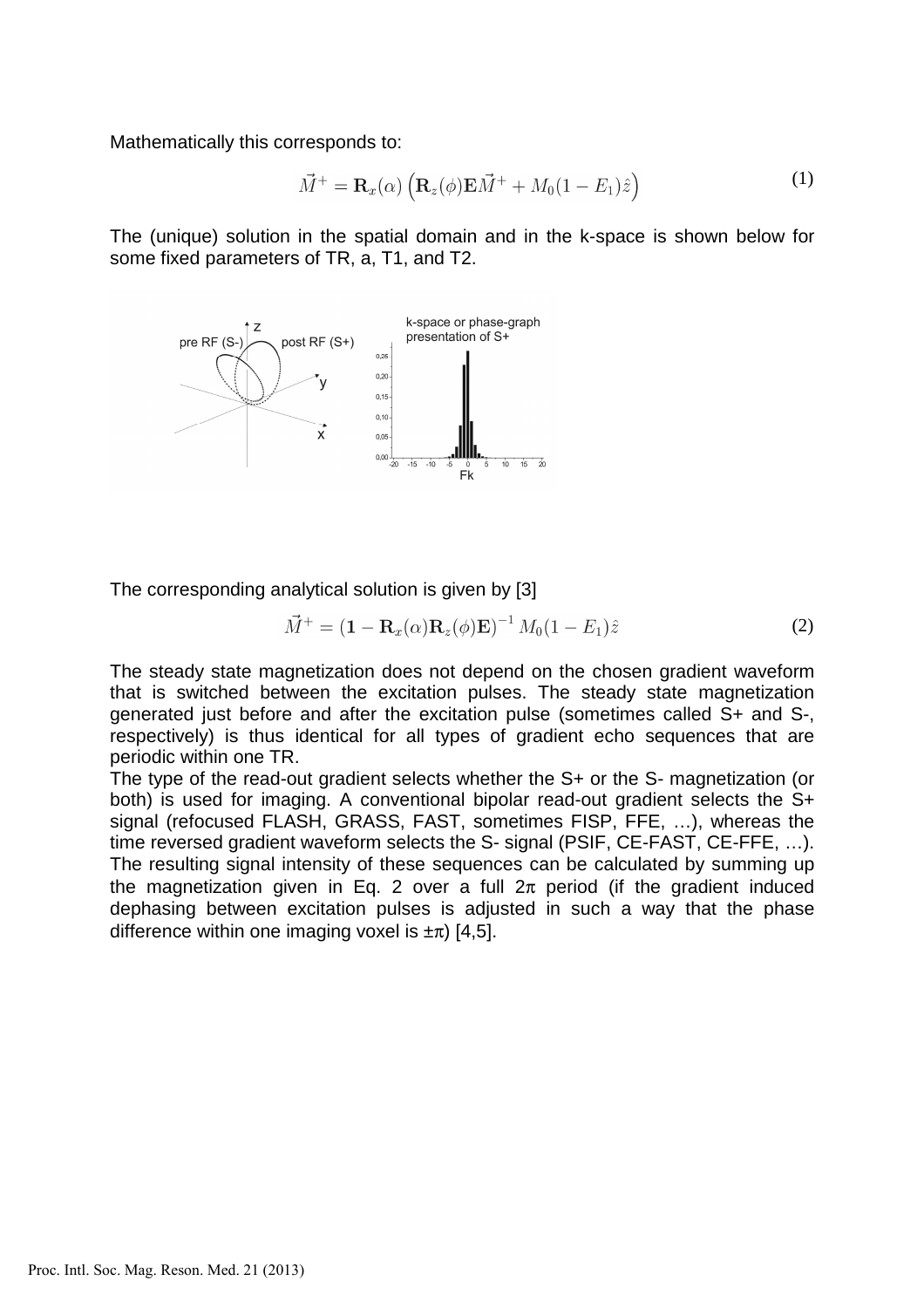

#### **Balanced steady state free precession**

For balanced SSFP the gradient induced dephasing between excitation pulses is zero, which means that each gradient lobes are fully refocused or balanced. The balanced SSFP excitation train consists of an initial  $\alpha/2$  preparation pulse followed by a train of alternating  $\pm \alpha$  excitation pulses [6]. The  $\pm \alpha$  pulses are separated by TR whereas the time interval between the  $\alpha/2$  preparation pulse and the first  $-\alpha$  pulse is TR/2. Since switched gradient pulses between consecutive excitation pulses have no influence on the magnetization it is very easy to analyse the motion of the magnetization during such an excitation pulse train. The initial  $\alpha/2$  pulse brings the magnetization towards its steady state position, and subsequent alternating  $\pm \alpha$ pulses produce the oscillation around the z-axis. T1 and T2 relaxation produces a



certain damping of the magnetization. All magnetization vectors are aligned on a  $\alpha/2$ cone and the amplitude of their transverse part converges towards the steady sate, resulting in a smooth decay of the transverse magnetization.

The eigenvector equation (1 and 2) can also be used to describe SSFP sequences for which the gradient induced dephasing between excitation pulses is zero. In contrast to non-balanced SSFP the motion of the magnetization between excitation pulses can be visualized very nicely for balanced SSFP. Due to the fact that balanced SSFP shows practically no dephasing within TR the resulting magnetization is just a single vector (totally coherent, not a sum of dephased configurations). Using alternating excitation pulses the magnetization flips continuously between two positions that are located on a  $\alpha/2$  one.